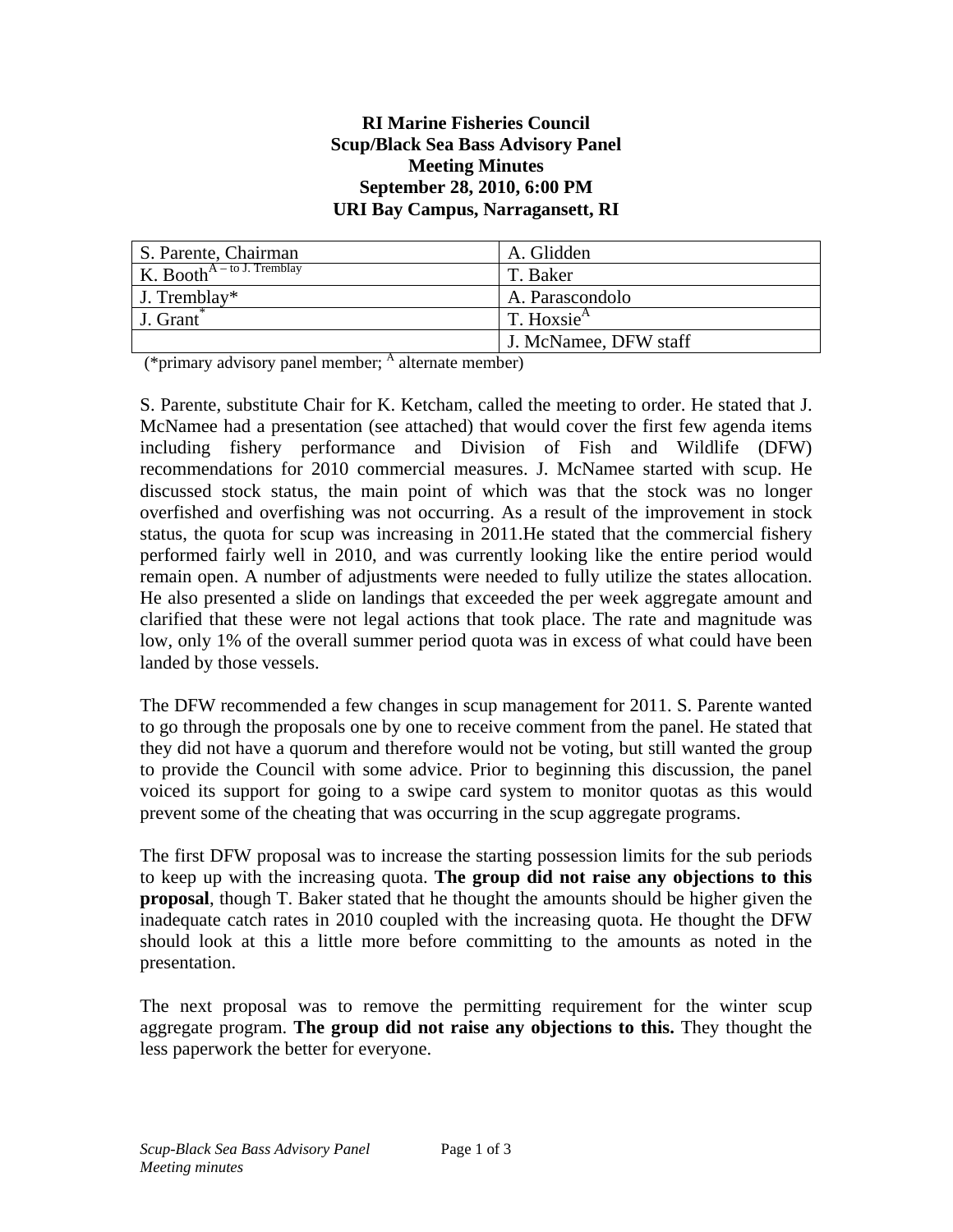The third proposal was to change the sub period language from hard dates to more flexible language to accommodate the aggregate programs. **The panel did not object to this recommendation.** T. Baker stated, however that this was another reason the DFW should look at raising the starting possession limits. The way things worked in 2010 with the sub periods changing in the middle of the week, fishermen were able to take an additional possession limit, thereby getting an additional week of landings. Because this would be fixed, they would be landing about 2 weeks less quota than in 2010.

The fourth proposal was to reestablish the DFWs authority to move allocation from the floating fish trap (FFT) sector in to the general category sector. **The group did not object to this proposal**, however, the floating fish trap operators wanted to make sure a consultation was made with them prior to rolling quota. J. McNamee stated that the way this could be accomplished would be by requiring a letter be issued with the rollover amount, thereby creating a record of the consultation. The floating fish trap operators agreed that this was a good plan.

The final proposal was to repeal or modify the existing logbook requirement to allow for fishermen to avail themselves of electronic reporting. **The group did not object to this proposal as long as it wasn't a requirement.** 

Before moving on to the black sea bass discussion, T. Baker thanked the FFT operators for rolling quota in to the general category when they did. He stated that this helped many fishermen during a time when they really needed the increased scup possession limits to get by. He thought this all worked out perfectly.

J. McNamee went on to discuss black sea bass. He began with a discussion about stock status. The stock status for black sea bass was that overfishing was no longer occurring and the stock was no longer overfished. Despite this improvement in stock status, the management board did not vote to increase the quota in 2011, citing major uncertainty in the assessment. In fact the Board did not have a choice due to the categorizing of the black sea bass assessment in to a low level by the SSC, thereby requiring a finding of status quo until the uncertainty in the assessment improves. The board approved remaining at a status quo quota in 2011. Due to the extremely low commercial quota in 2010, even with the addition of quota, the fishery did not perform very well and had frequent and long closures. The sub period allocations were met relatively closely. J. McNamee also included a slide explaining how the black sea bass quota increased in 2010 late in the year due to a reconsideration of the status quo finding. The Board found that status quo should refer to the quota levels in 2008 rather than in 2009, therefore the quota roughly doubled than what was originally anticipated for 2010. Commercial quotas in RI were adjusted and the recreational fishery was also adjusted.

S. Parente wanted to take comments from the panel on black sea bass and the DFW recommendations. The DFW did not make any specific recommendations for black sea bass management; however they suggested considering an aggregate program similar to scup rather than staying with daily limits as a way for fishermen to get a decent possession limit, even if it was only for a day or two a week. S. Parente stated that, just as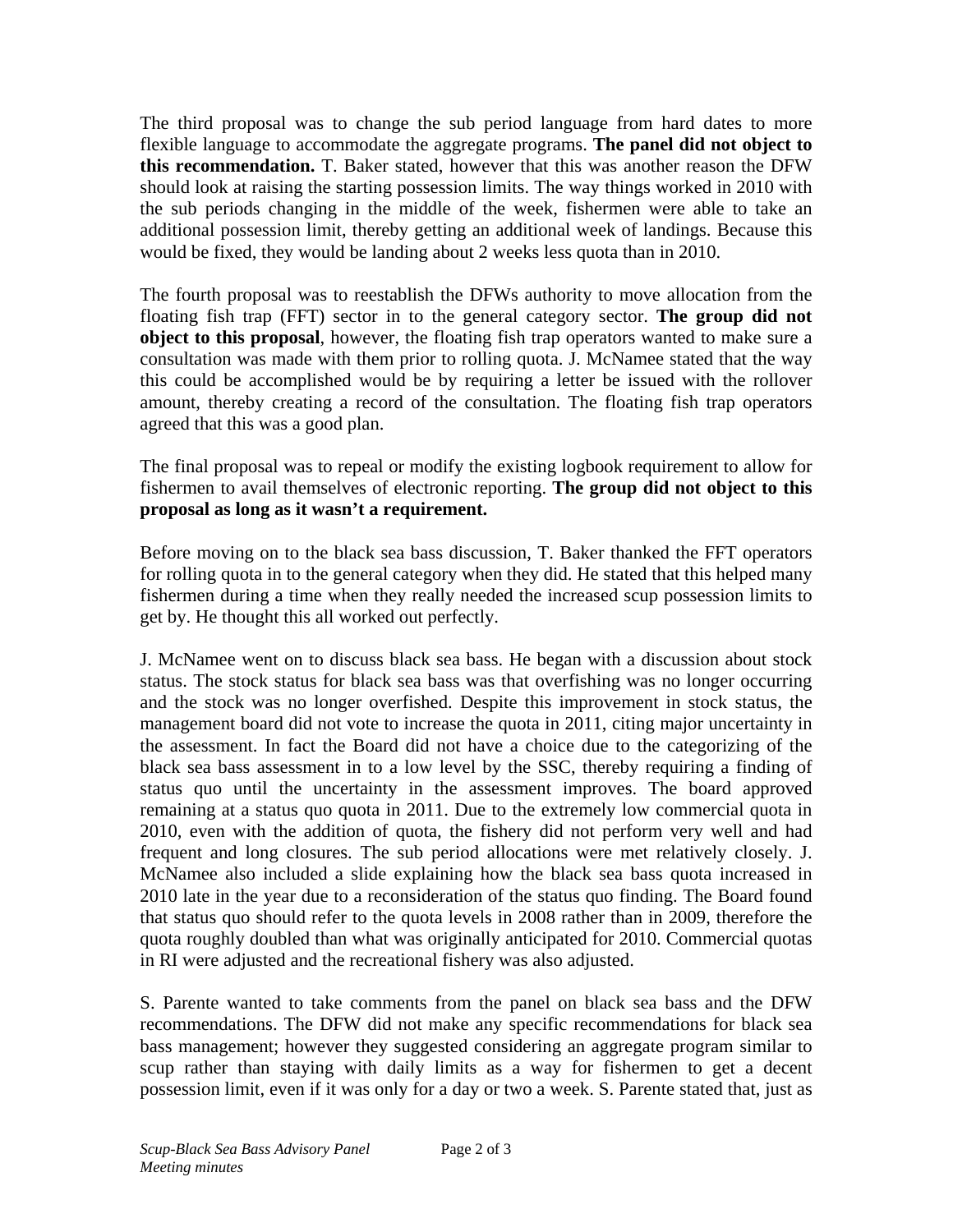a point of discussion, aggregate limits made enforcement in a fishery very difficult. **J. Grant stated that if the DFW kept the possession limit at 50 pounds per day, he would support an aggregate limit**. He felt that 50 pounds per day was not an adequate amount for a commercial fishery. He also requested that the DFW look at catch rates in the fishery during the period of time that the fishery was at 100 pounds per day and when it was at 50 pounds per day. He did not think they would find a difference in catch rates and if that was the case, he recommended raising the daily limit to 100 pounds as it would not affect catch rates. J. McNamee stated that he could do this analysis and report it to the Council.

The next DFW suggestion was that, barring the recommendation for the aggregate limits, the panel should consider putting an allocation of fish in to the September period of time. The current summer 2 sub period structure was not adequate to get fish later in to the year, therefore if the panel felt this was important, they should allocate fish there. **K. Booth stated that the rod and reel fishermen would not support a reallocation** because it could cause them to miss the fish entirely if the first period was exhausted before the fish moved in and then reopened after the fish moved back offshore. He thought another way of achieving this same goal would be to push the August closure earlier into July. He requested that the DFW look at how far back the closure would have to be pushed to get a decent amount of fish in September, acknowledging this would be based on 2010 catch rates, which might change in 2011. J. McNamee stated that he would do this analysis and report the findings at the Council meeting.

T. Baker made a comment about the data being used in the assessment. He did not think that using trawl survey data was an accurate reflection of biomass. He thought using some research set aside to conduct a pot study on this species was a better way to monitor this species. J. McNamee stated that a ventless trap survey was currently underway.

S. Parente asked if there were any items for the other business agenda item. J. McNamee made a request to the panel members to provide some advice to the DFW regarding the November 1 opening of the black sea bass fishery. **J. Grant recommended opening at 250 – 200 pounds and letting the fishery close when it was gone. J. Grant also added a recommendation for T. Baker to serve as his alternate on the advisory panel**; the alternate position was currently vacant. **The group had no objections to either of these recommendations.** 

S. Parente asked if there were any additional proposals from the group. There were none so he adjourned the meeting.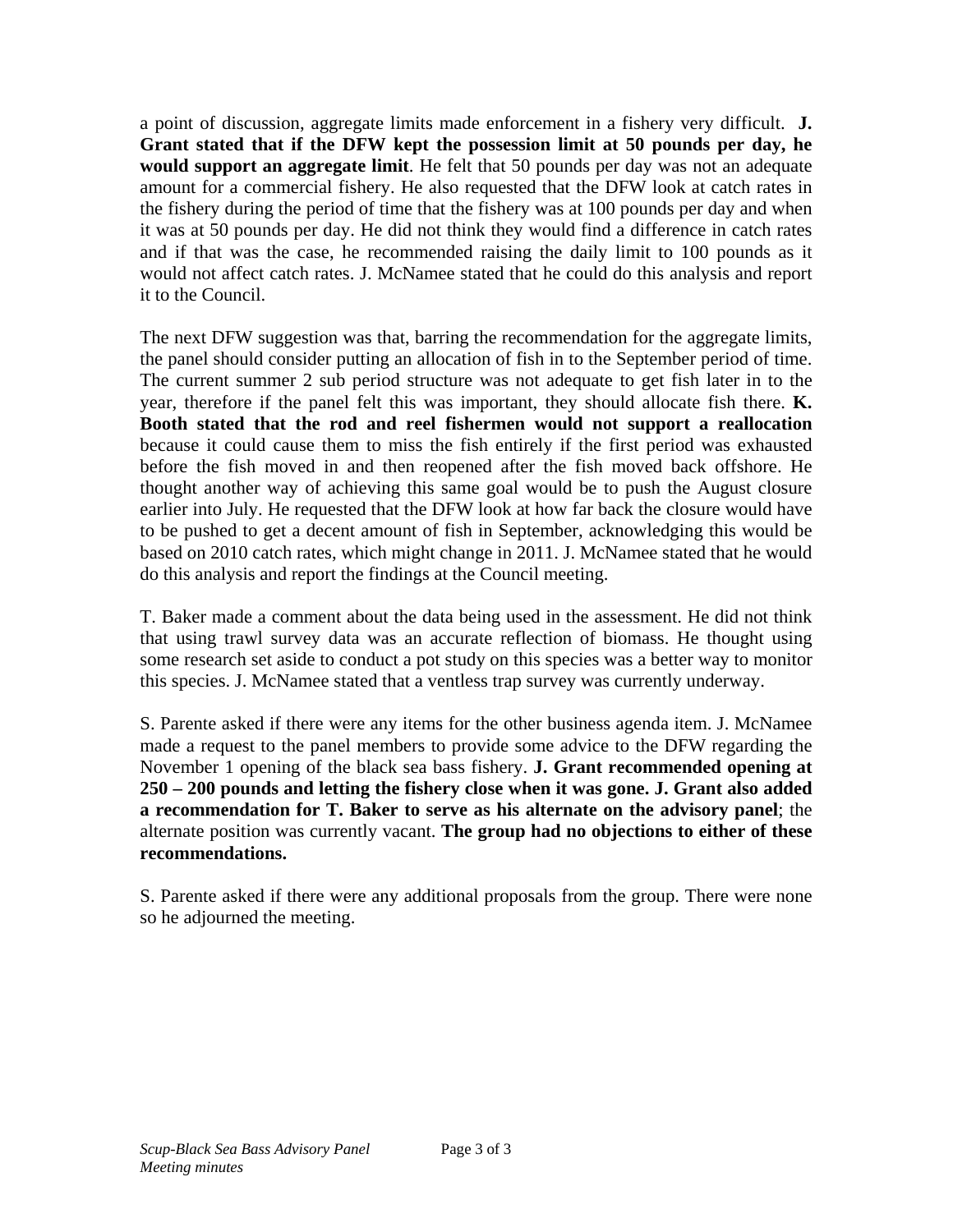**Summary of Rhode Island Scup and Black Sea Bass Stock Status, 2010 Commercial Scup and Black Sea Bass Fishery Performance, and Division of Fish and Wildlife Recommendations for 2011**

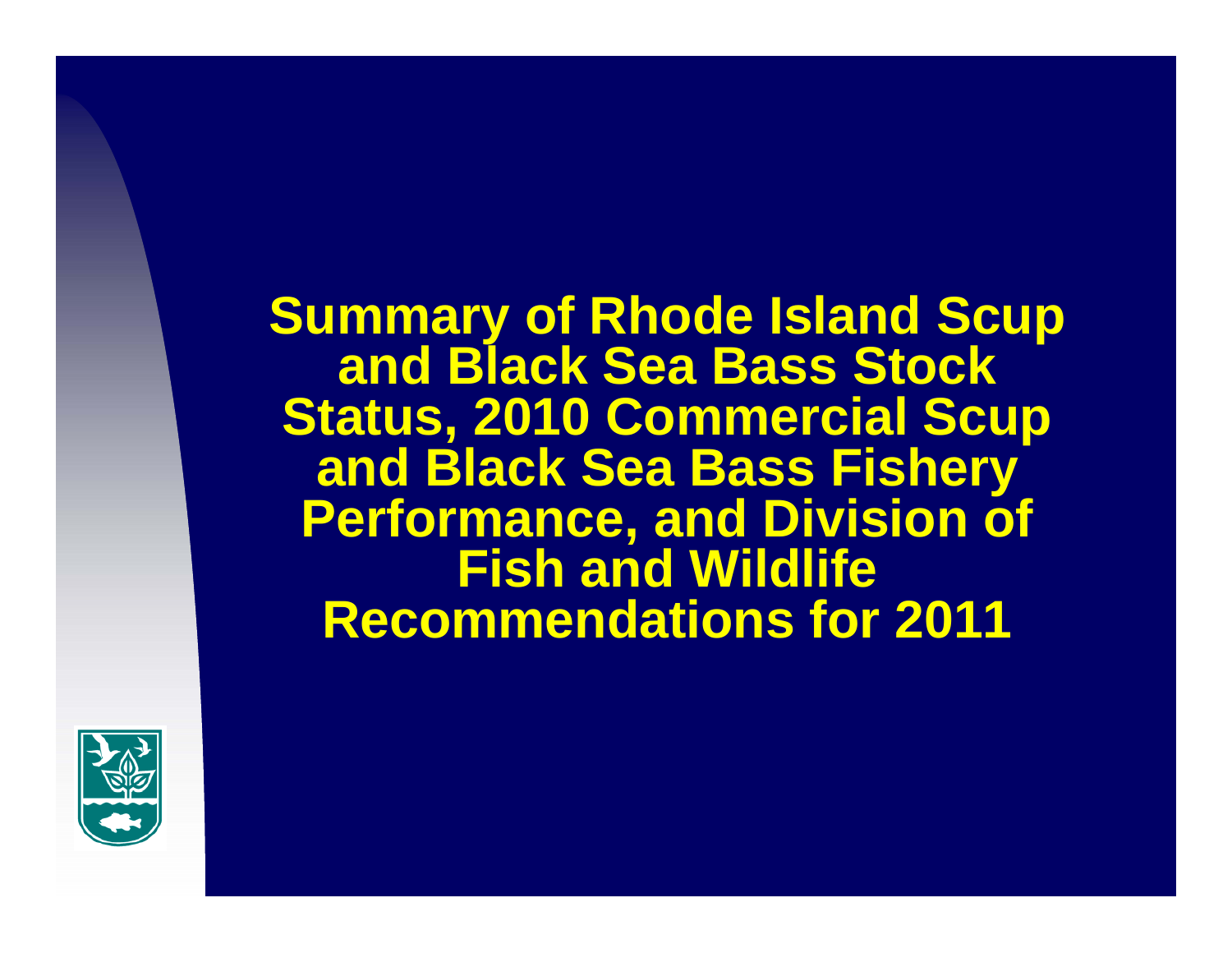# **Scup Stock Status**

**Stock Status:**

**Relative to the DPSWG biological reference points, the stock is not overfished and overfishing is not occurring.** 

**Fishing mortality varied between F = 0.1 and F = 0.3 during the 1960s and 1970s. Fishing mortality increased steadily during the 1980s and early 1990s, peaking at F = 1.0 in 1994. Fishing mortality decreased after 1994, falling to less than F = 0.1 since 2003, with F in 2009 = 0.043. There is a 50% chance that F in 2009 was between 0.033 and 0.058. The fishing mortality threshold is FMSY = 0.177.**

**Spawning stock biomass (SSB) decreased from about 220 m lbs in 1963 to about 110 m lbs in 1969, then increased to about 165 m lbs during the mid 1970s. SSB declined through the 1980s and early 1990s to less than 11 m lbs in the mid-1990s. With greatly improved recruitment and low fishing mortality rates since 1998, SSB has steadily increased to about 341.7 m lbs in 2009 (slightly down from 2008) . The SSB reference point is SSBMSY = 202.9 m lbs. The minimum stock size threshold, one-half SSBMSY, is estimated to be 101.5 m lbs.**

**Recruitment has exceeded the 1984-2009 average of 104 million in 2001, 2004-2009.**

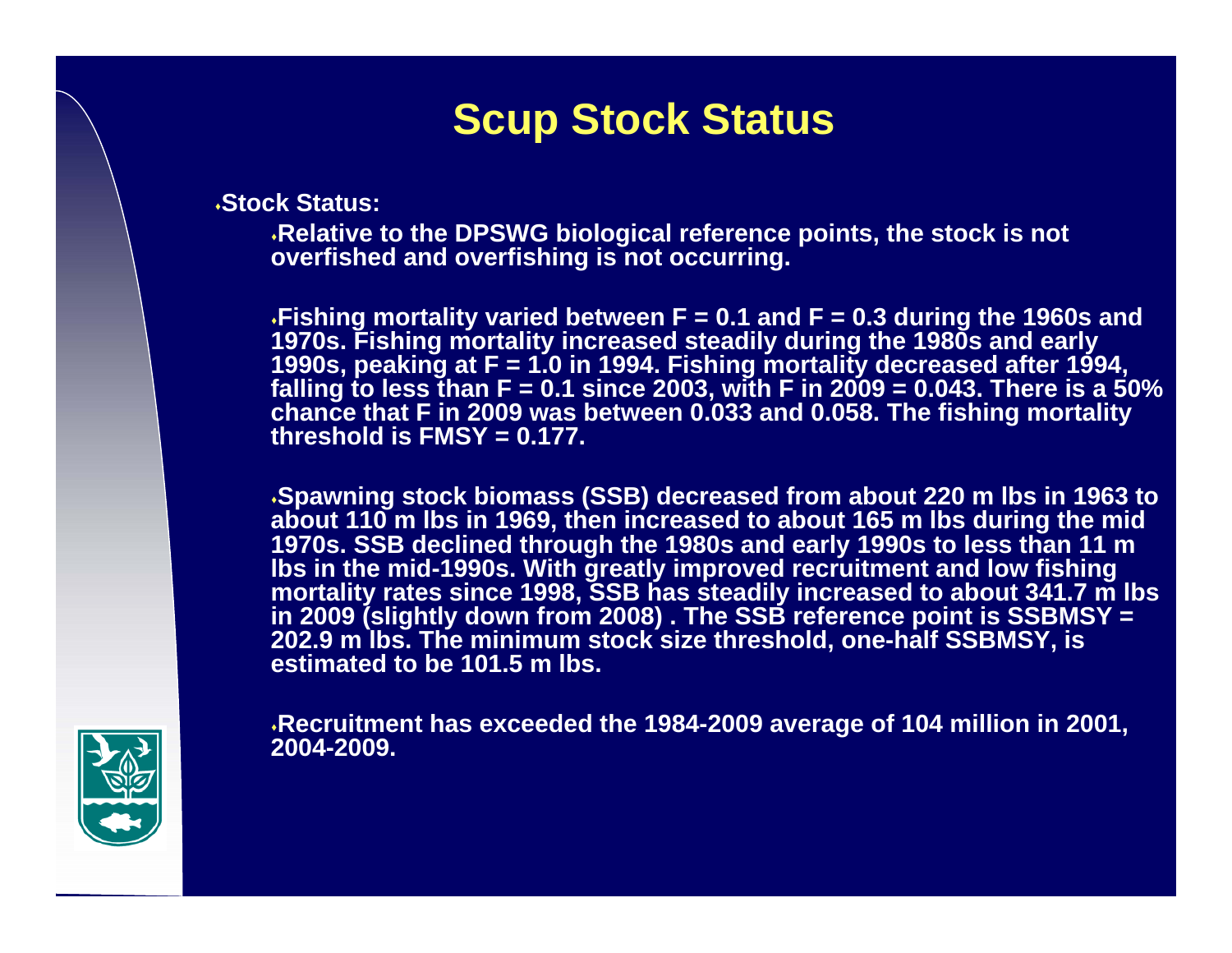# **Commercial Landings – Scup General Category**



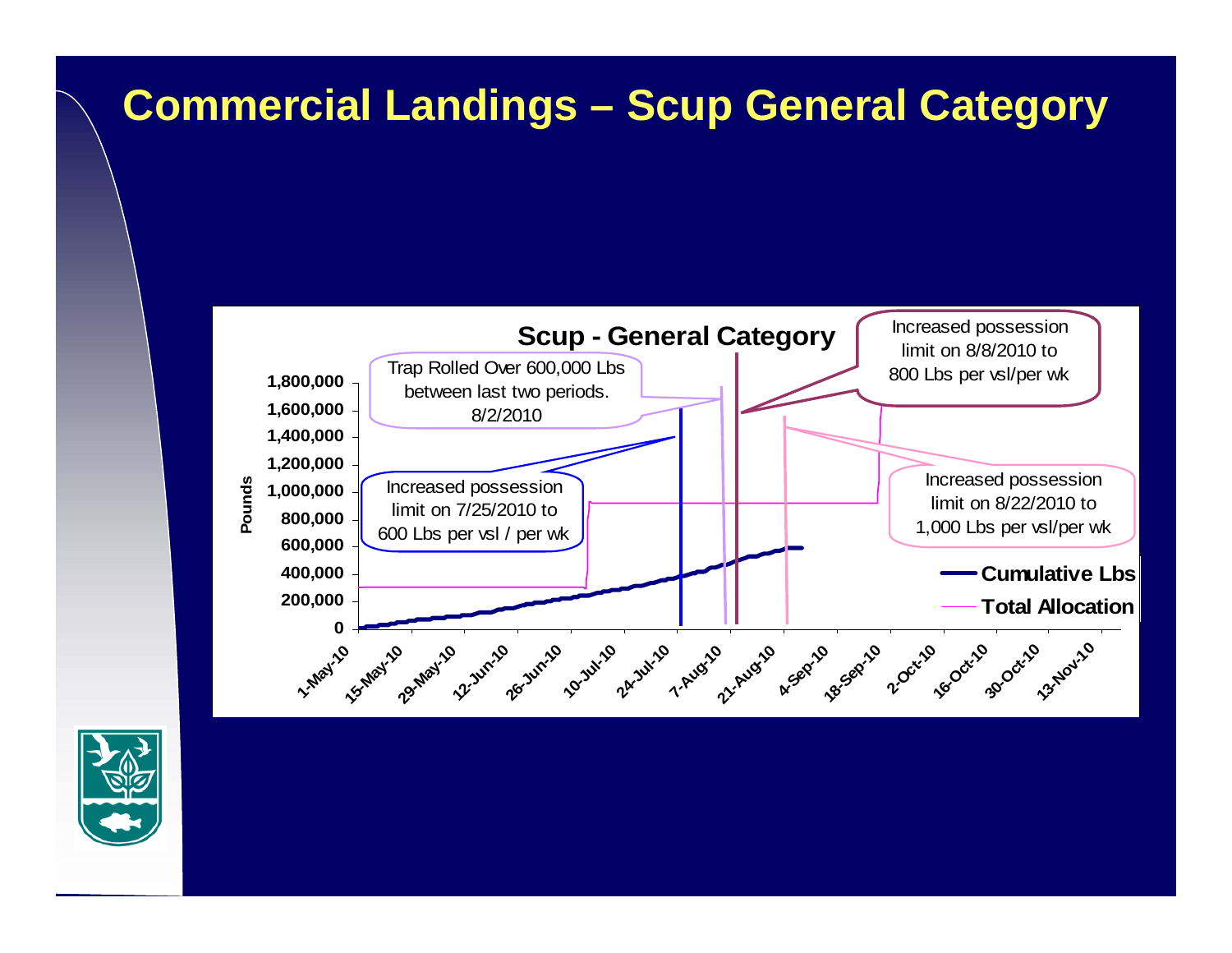# **Commercial Landings – Scup Floating Fish Traps**



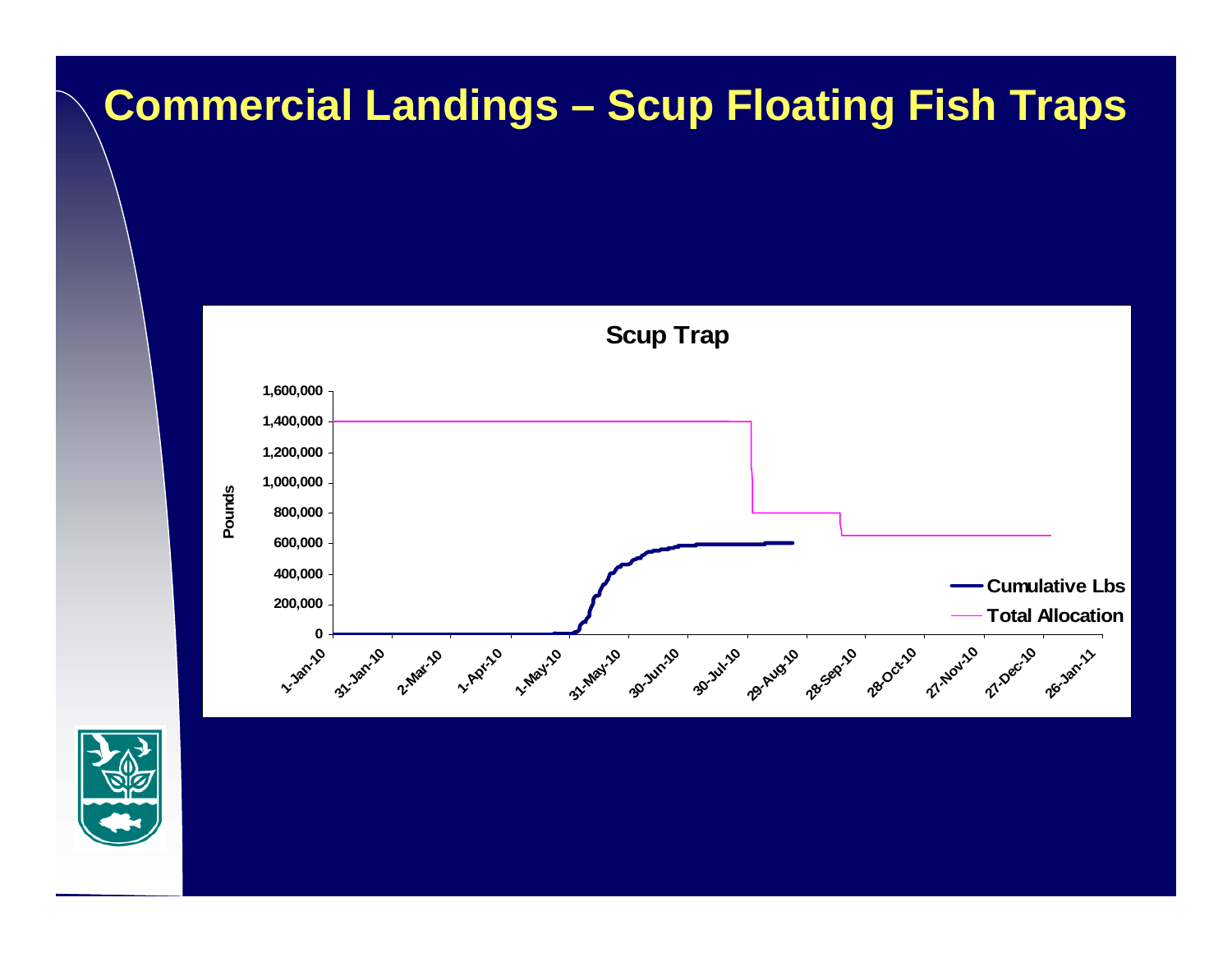## **Commercial Landings – Compliance with the Aggregate program**



**Total Participation was 257 vessels to date (w/o unknown or from shore)**

**Total times participants landed over the weekly aggregate amount were 90 to date**

**\* = less than 3 participants**

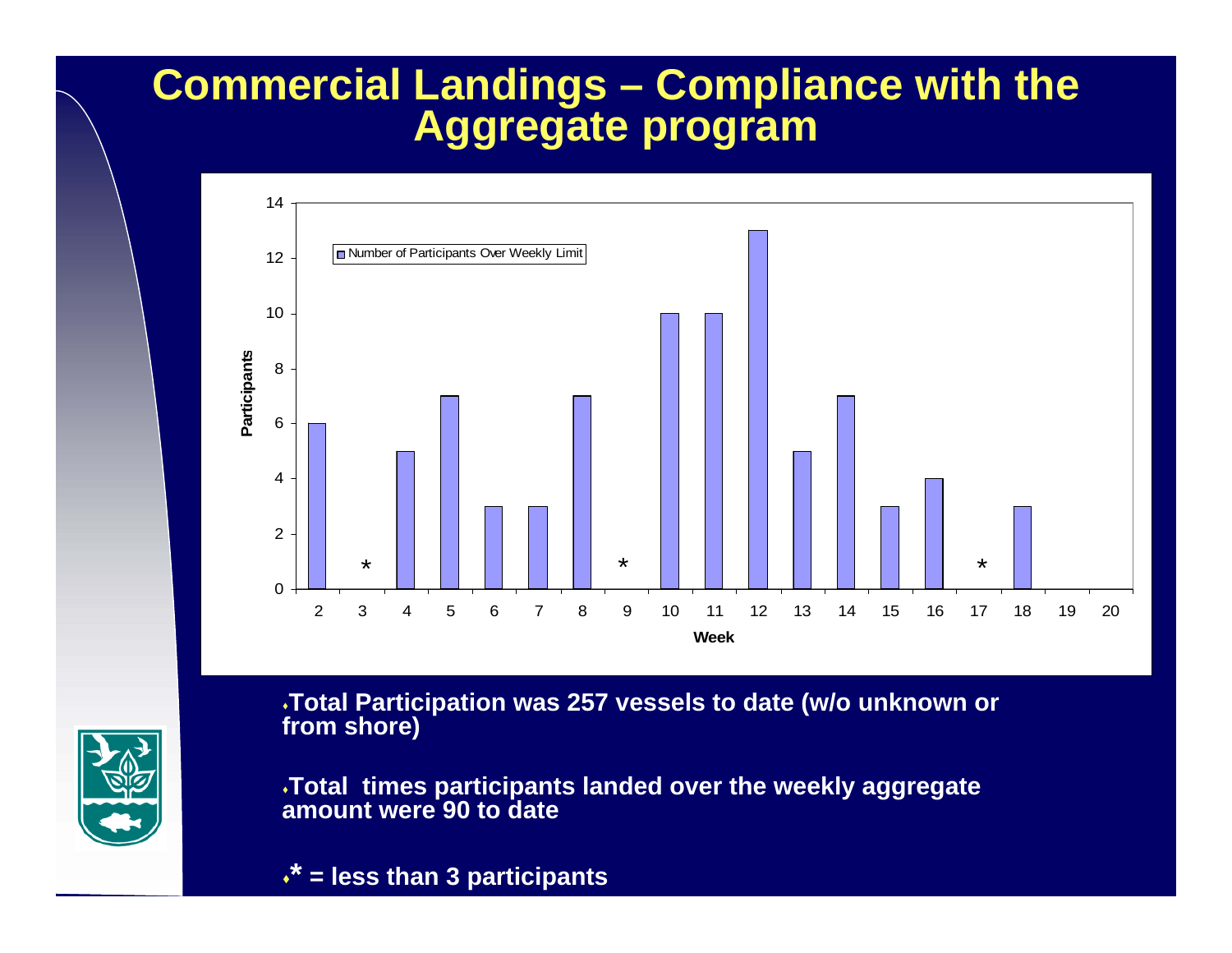## **Commercial Landings – Compliance with the Aggregate program**





**Max over the weekly limit was 1,555 lbs**

**The total additional pounds landed for entire state period (to date) was 8,076 lbs (less than 1% of gen cat allocation)**

**\* = less than 3 participants**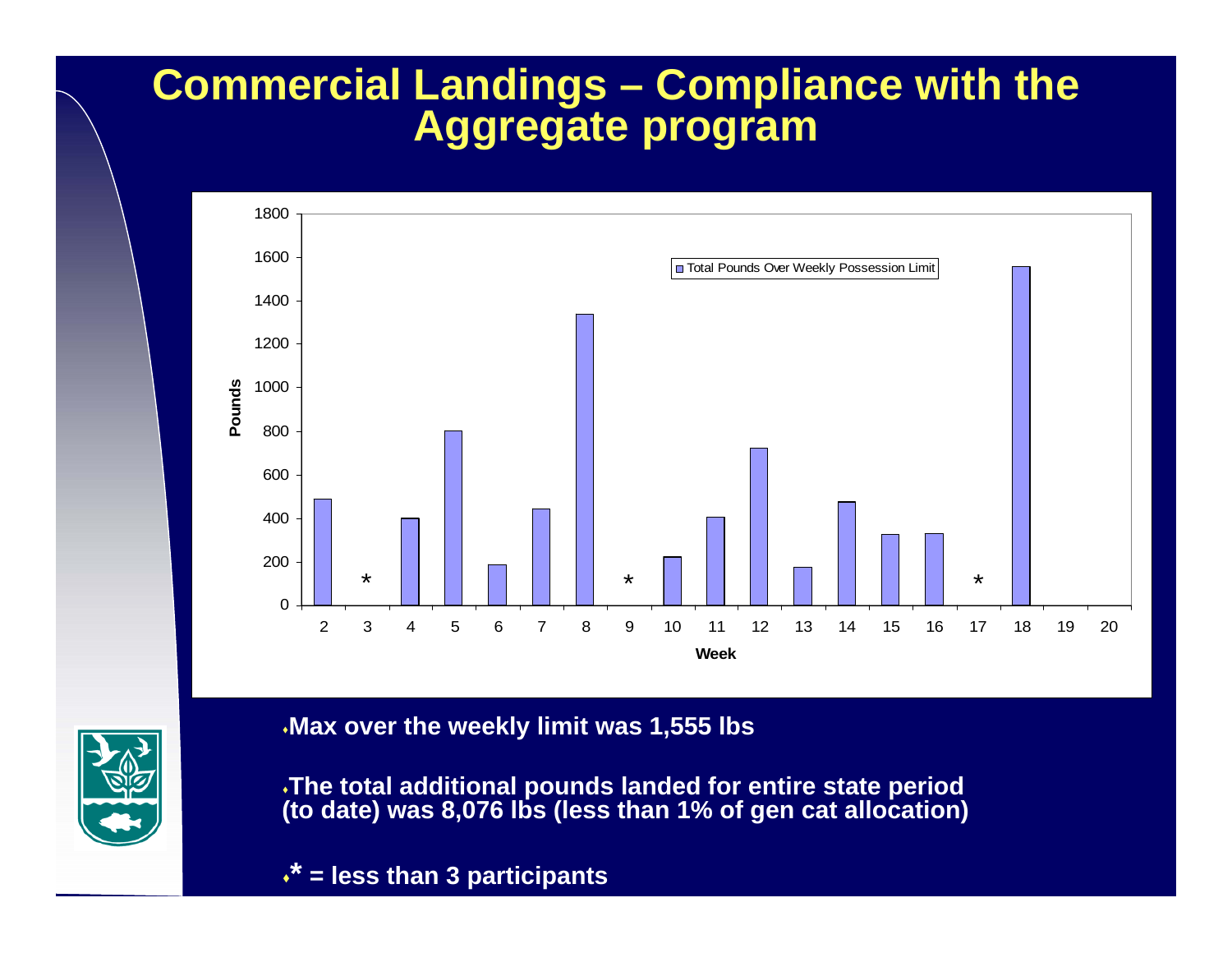#### **Scup Management Measure Recommendations 2011**

**MAFMC and ASMFC Management Board Recommendations for 2011:**

- **A TAL of 20 m lbs (equivalent to ABC)**
- **A commercial quota of 15.6 m lbs.**
- **A recreational harvest limit of 4.4 m lbs.**

**Maintain current possession limits. (Winter I: 30,000 lbs per wk (changed from 2 weeks)/1,000 lbs at 80% quota; Winter II: 2,000 lbs/1,000 lbs at 80% quota, unless trip limits increased by Winter I rollovers)**

**Maintain current minimum fish size and net mesh requirements. (9 inch-TL; 5 inch mesh at trigger)**

- **Maintain current GRAs.**
- **Maintain current escape vent requirements in scup pots.**

**The Board continued to take a precautionary approach per the MC and SSC's advice in light of the scientific uncertainty surrounding the new scup assessment model. Specifically citing the:**

**sensitivity and reliability of the new model is not fully understood uncertainty about the dynamics of older fish in the stock, and poorly estimated discards, which are a significant component of fishing mortality.**

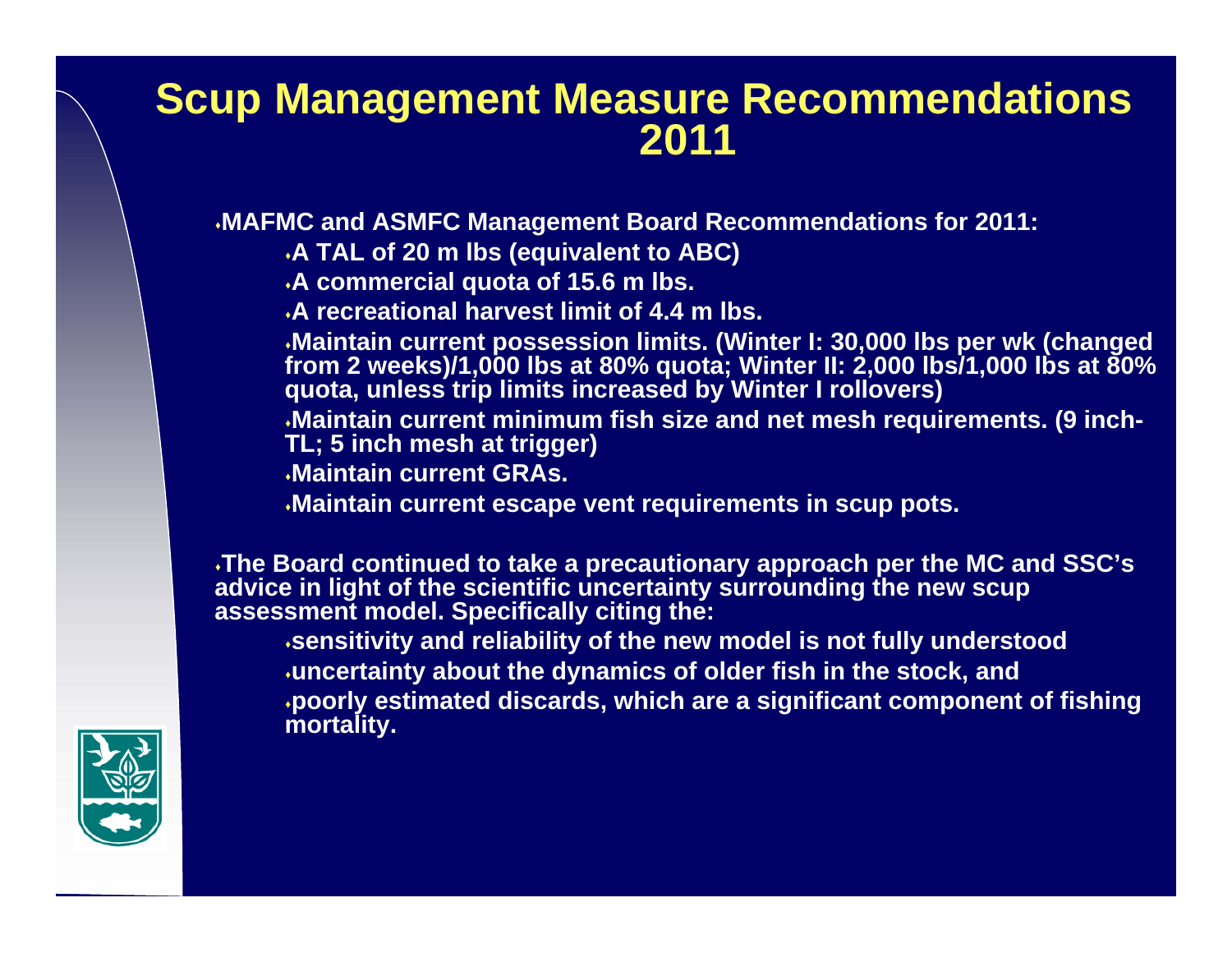# **Preliminary 2011 Commercial Allocations**

**Coastwide Commercial TAL = 15,600,000 lbs**

**Coastwide Summer Allocation (38.95% of TAL, RSA not removed) = 6,076,200 lbs**

**RSA assumed to be roughly 3% of quota**

**Coastwide Summer Allocation (assumed RSA removed) = 5,893,914 lbs**

**RI 2011 Commercial Quota (56.19%, estimated RSA removed) = 3,311,790 lbs (29% incr from 2010 quota)**

**2011 Floating Fish Trap allocation = 1,987,074 lbs**

**2011 General Category = 1,324,716 lbs May 1 – June 30 = 441,572 lbs July 1 – Sept 15 = 441,572 lbs Sept 16 – Oct 31 = 441,572 lbs**

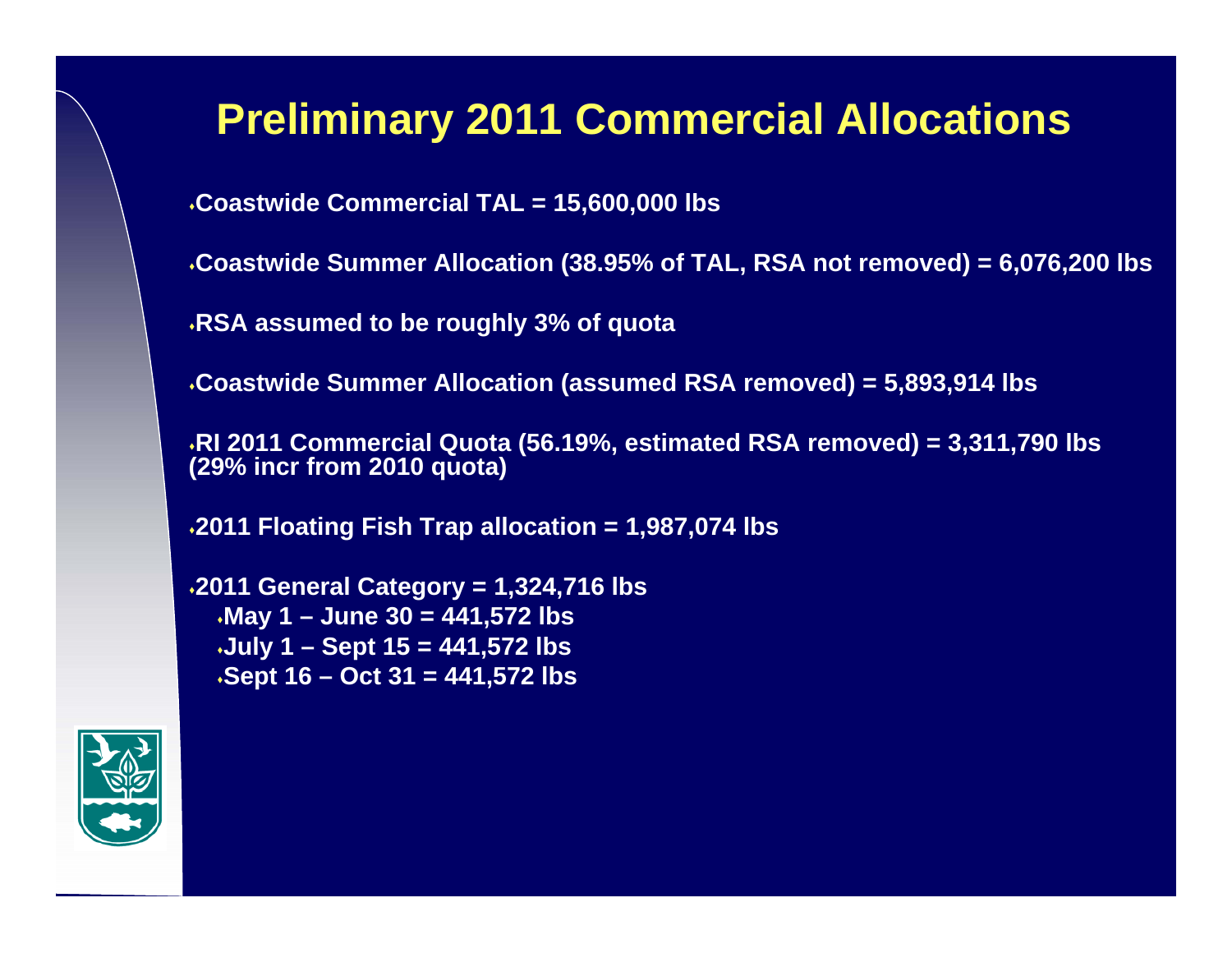## **Division of Fish and Wildlife Proposed Changes**

**The RI Division of Fish and Wildlife proposes increasing the starting aggregate limits in an effort to keep up with the increasing quota. The Division recommends the following:**

**May – June 30 = 700/wk July 1 – Sept 15 = 500/wk lbs Sept 16 – Oct 31 = 500/wk lbs**

**The DFW also recommends extricating the winter 1 scup aggregate program from the permitting process.**

**The DFW recommends modifying the sub period language from a hard date to more flexible language to accommodate the aggregate program.**

**The DFW recommends reestablishing its authority to move quota from the floating fish trap allocation in to the general category fishery.** 



**Finally the DFW recommends repealing or modifying the current logbook requirement in the scup aggregate plans as an effort to allow fishermen to avail themselves of electronic logbook reporting.**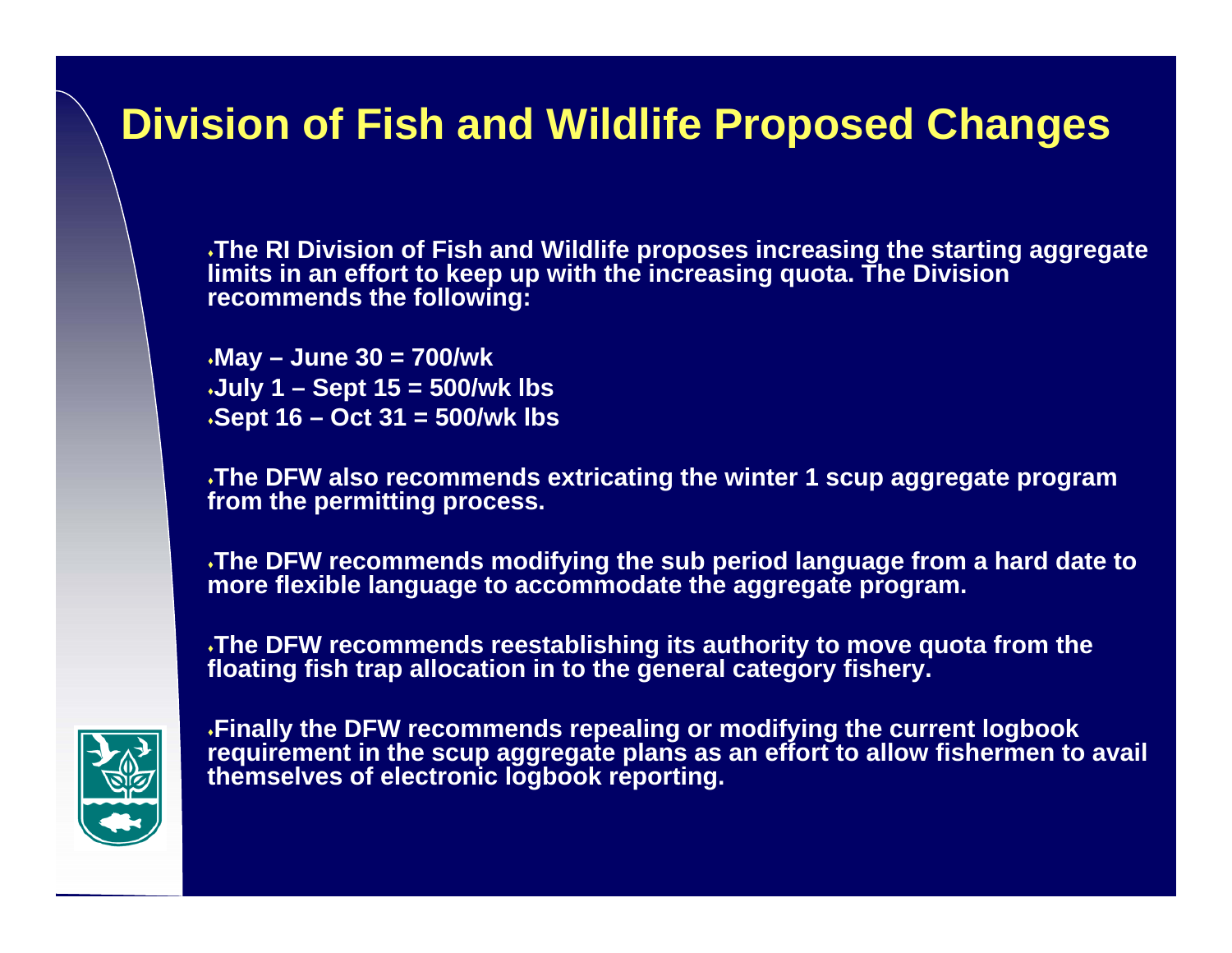#### **Black Sea Bass Stock Status**

**Stock Status:**

**Relative to the DPSWG biological reference points, the stock is not overfished and overfishing is not occurring.** 

**Fishing mortality varied between F = 0.20 and F = 0.74 during the 1960s and 1970s. Fishing mortality increased steadily during the 1980s and early 1990s, peaking at F = 1.26 in 1986. Fishing mortality remained high until after 2001 (F=1.17), falling steadily to F = 0.29 in 2009, less than the**  threshold  $\hat{F} = 0.42$ .

**Spawning stock biomass (SSB) decreased from about 27.0 million lbs in 1975 to about 18.1 million lbs in 1979, then increased to about 25.4 million lbs during the mid 1980s. SSB declined through the 1980s and early 1990s to only 13.6 million lbs in 1996. With improved recruitment and low fishing mortality rates since 2001, SSB has steadily increased to about 28.6 million lbs in 2009. The SSB reference point is SSBMSY = 27.6 million lbs. The minimum stock size threshold, one-half SSBMSY, is estimated to be 13.8 million lbs.** 

**Although 2004 recruitment was the lowest in the time series, recent years have been near average.** 

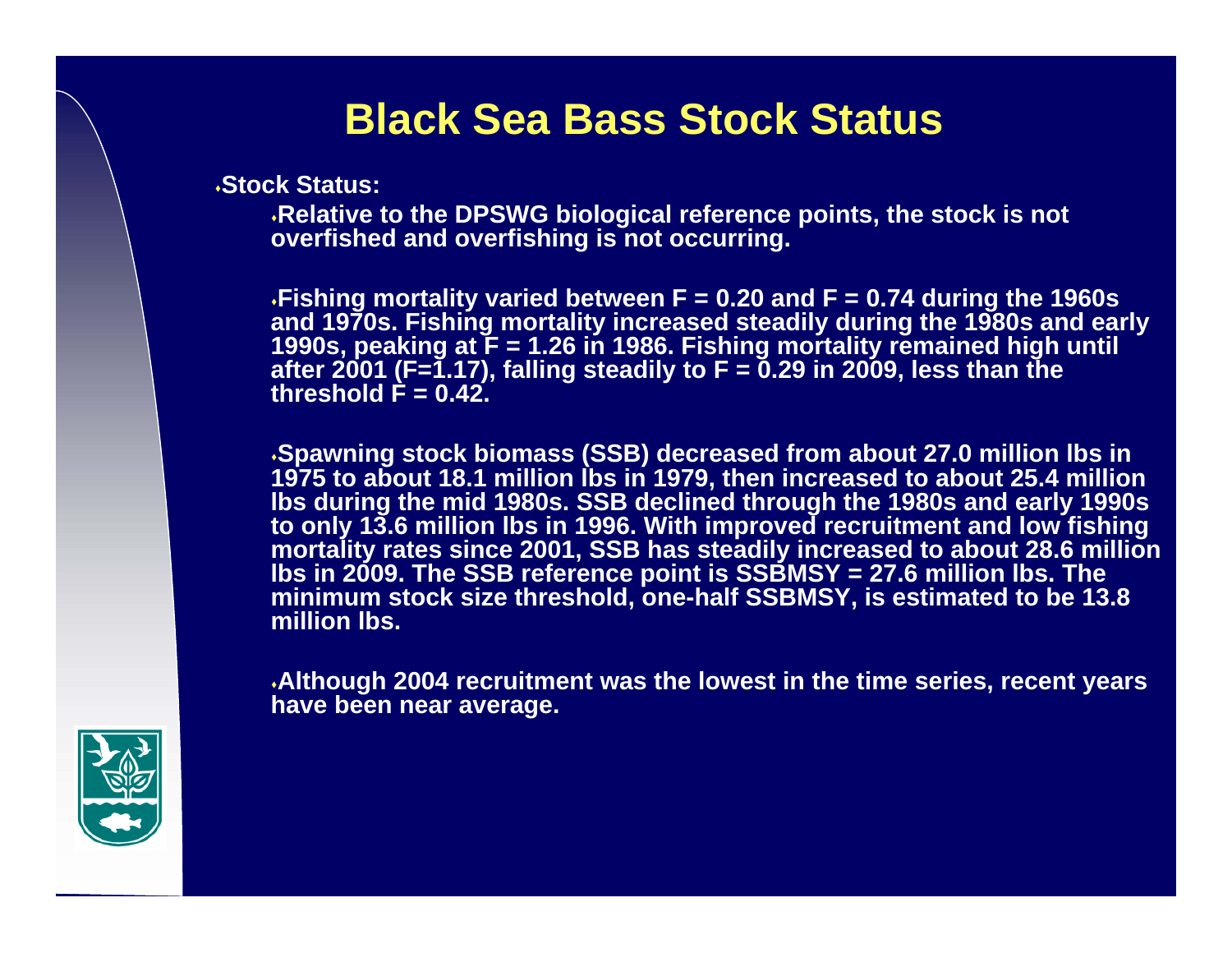#### **Recreational Management 2010 – Black Sea Bass**

**Due to a reinterpretation of what "status quo" meant, the SSC modified its 2010 TAL recommendation from 2.3 m lbs to 3.6 m lbs**

**The change was finalized late in the spring of 2010**

**The commercial quotas were adjusted upward to account for the change, but recreational specs had been set**

**The increased TAL coupled with a lower than projected recreational harvest from 2009 allowed the recreational restrictions that had been set to be liberalized. The recreational fishery was modified to the following specifications for 2010:**

**Open Jan 1 – Oct 11 Reopen Nov 1 – Dec 31 Remain at 25 fish/person/day Remain at 12.5" minimum size**

**These regs were implemented in RI on August 20 and took effect on Sept 9, 2010**

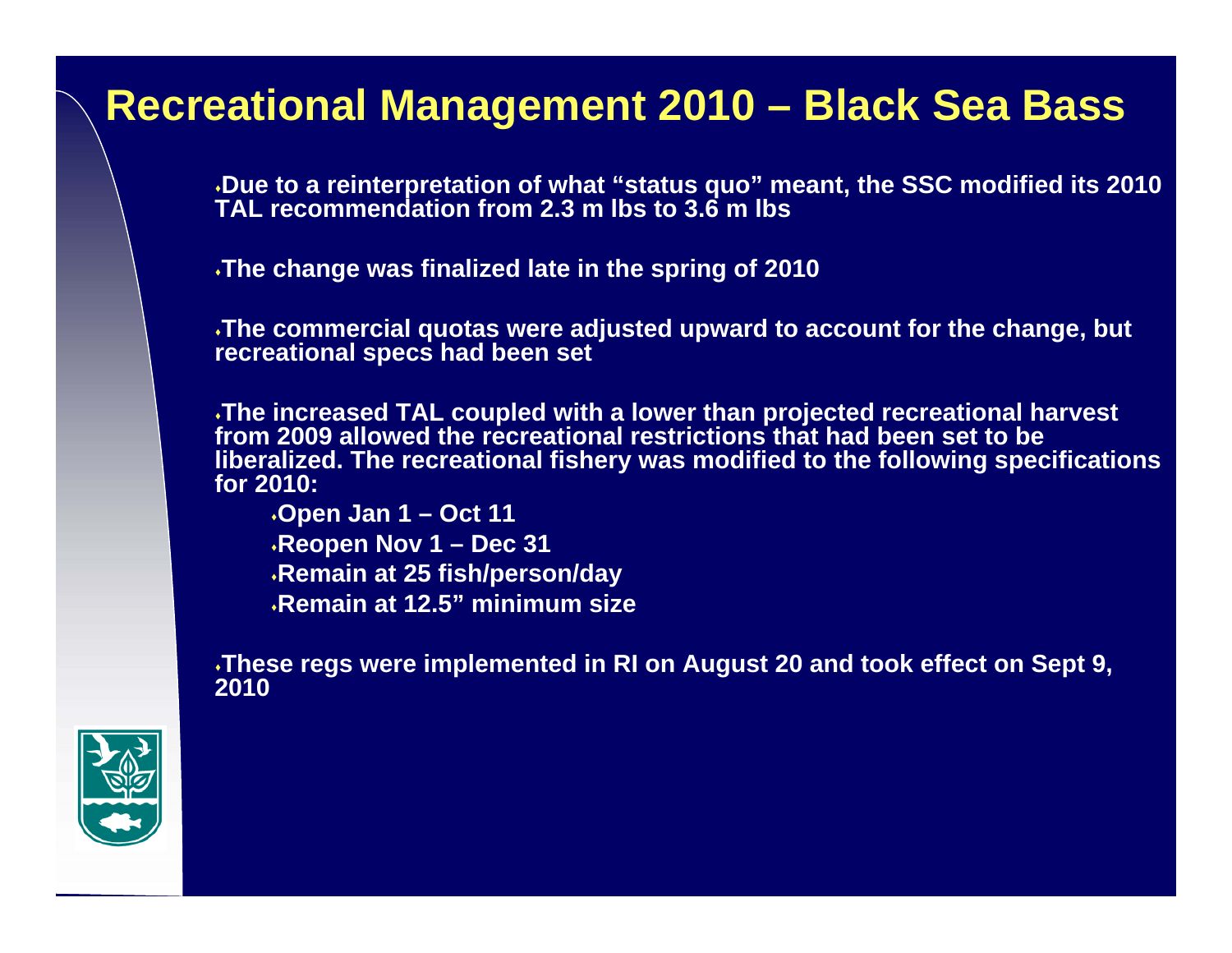## **Commercial Landings – Black Sea Bass**



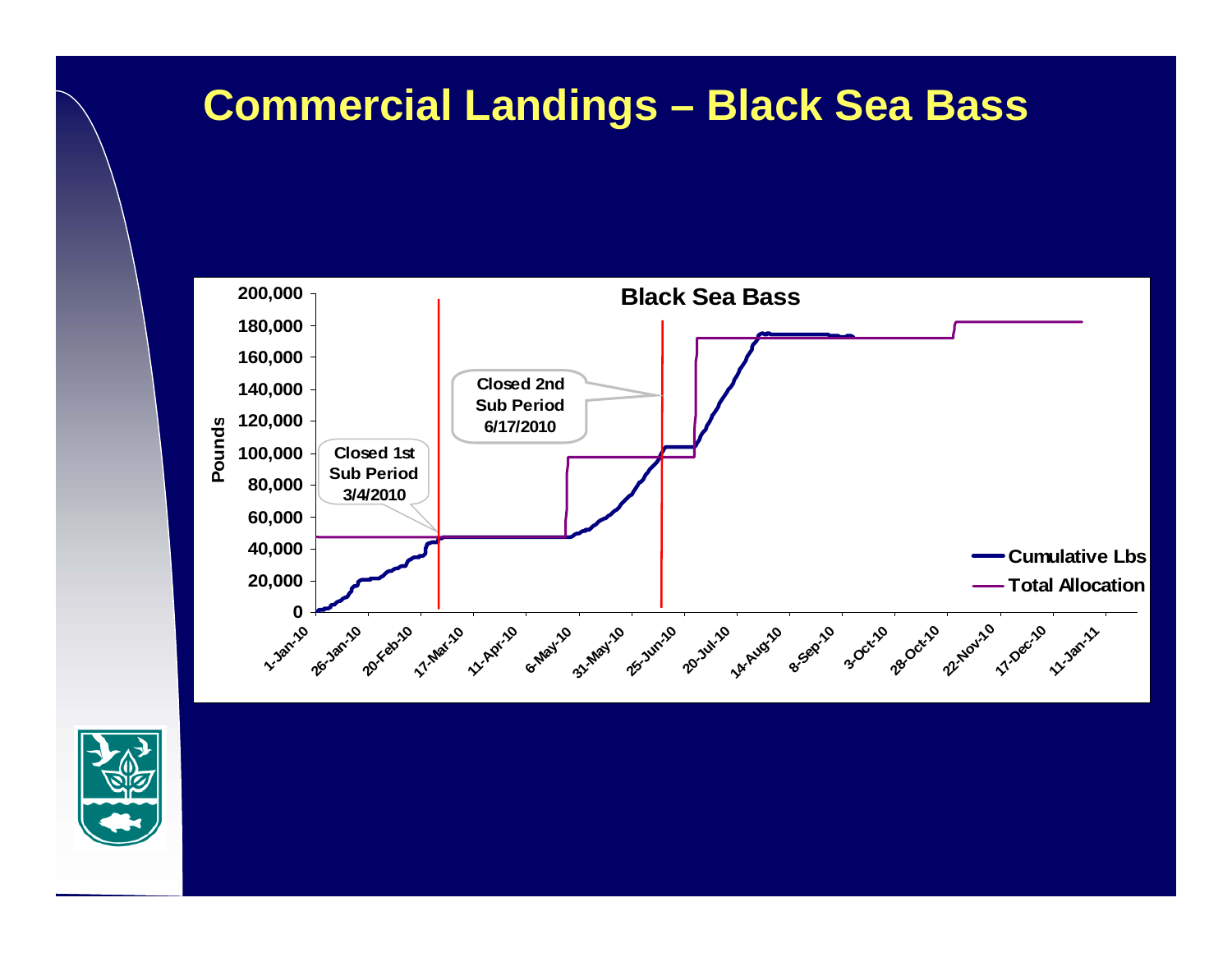#### **Black Sea Bass Management Measure Recommendations 2011**

**Monitoring and SSC Recommendations for 2011:**

**The SSC recommended remaining at status quo for 2011, citing significant uncertainty in the stock assessment.**

**The monitoring committee did not agree with the SSC recommendation. The MC did not withhold support as they did previously, but rather recommended that a clear process be indicated that would help to remove the black sea bass assessment from the low tier that it currently falls in to.**

**Management Board made the following decisions:**

**TAL = 3.6 m lbs Commercial quota of 1.76 m lbs Maintain all other specifications status quo**

**The Boards were bound by the SSC recommendations, which were made due to:**

**sensitivity and reliability of the new model,** 

**the uncertainty inherent in assessing a species with an unusual life history,**

**the presence of a retrospective pattern (overestimates stock size), and the adequacy of fishery-independent surveys in sampling this species.**

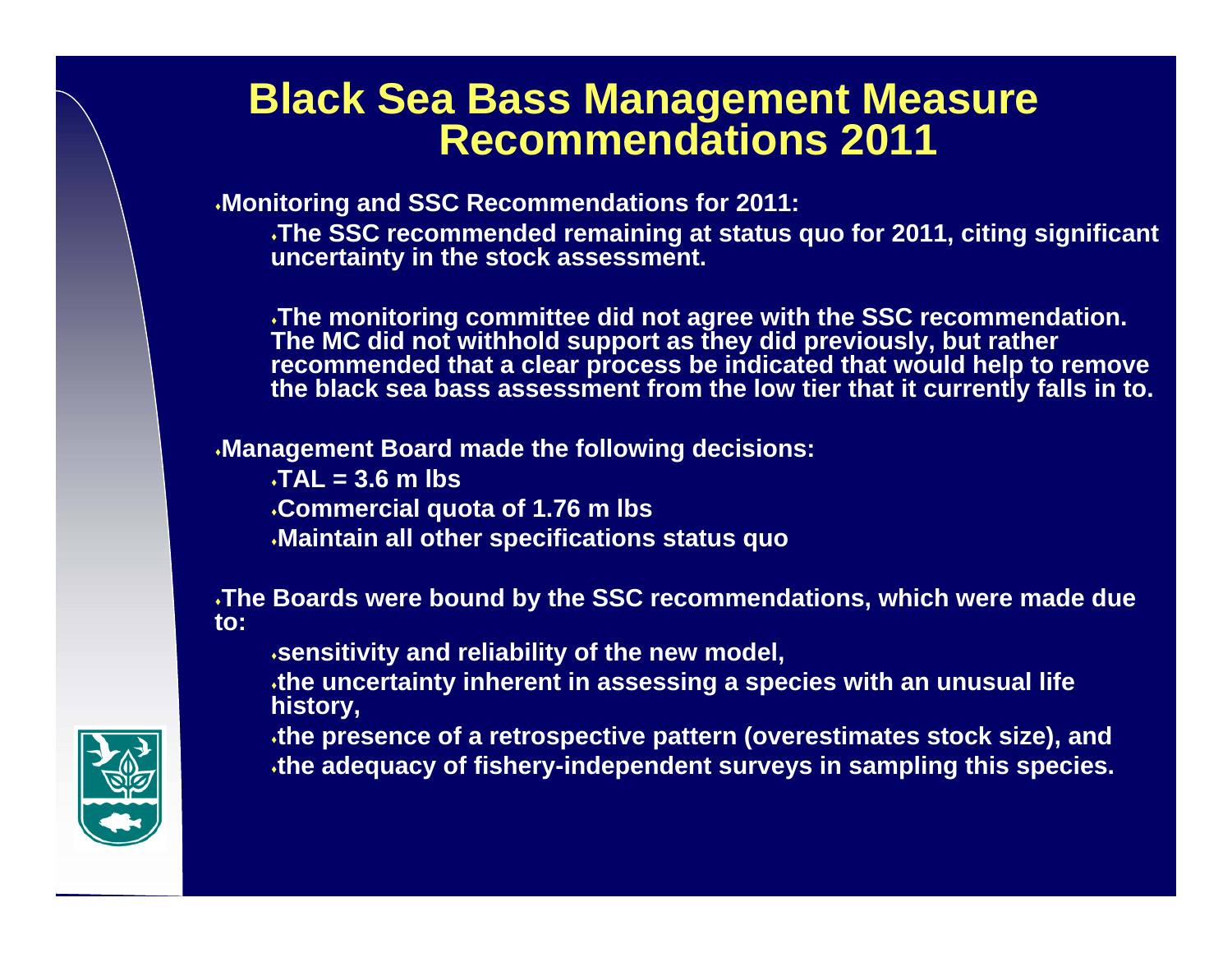## **Preliminary 2011 Commercial Allocations**

**Coastwide TAL = 3,600,000 lbs**

**Coastwide Commercial Quota = 1,760,000 lbs**

**Estimated RSA in 2010 = 108,000 lbs**

**Coastwide Commercial Quota (assumed RSA removed) = 1,652,000 lbs**

**RI 2011 Commercial Quota (11%, estimated RSA removed) = 181,720 lbs**

**2011 Sub Period Allocations:Jan 1 – April 30 (25%) = 45,430 lbs May 1 – July 31 (25%) = 45,430 lbs Aug 1 – Oct 31 (39%) = 70,871 lbs Nov 1 – Dec 31(11%) = 19,989 lbs**